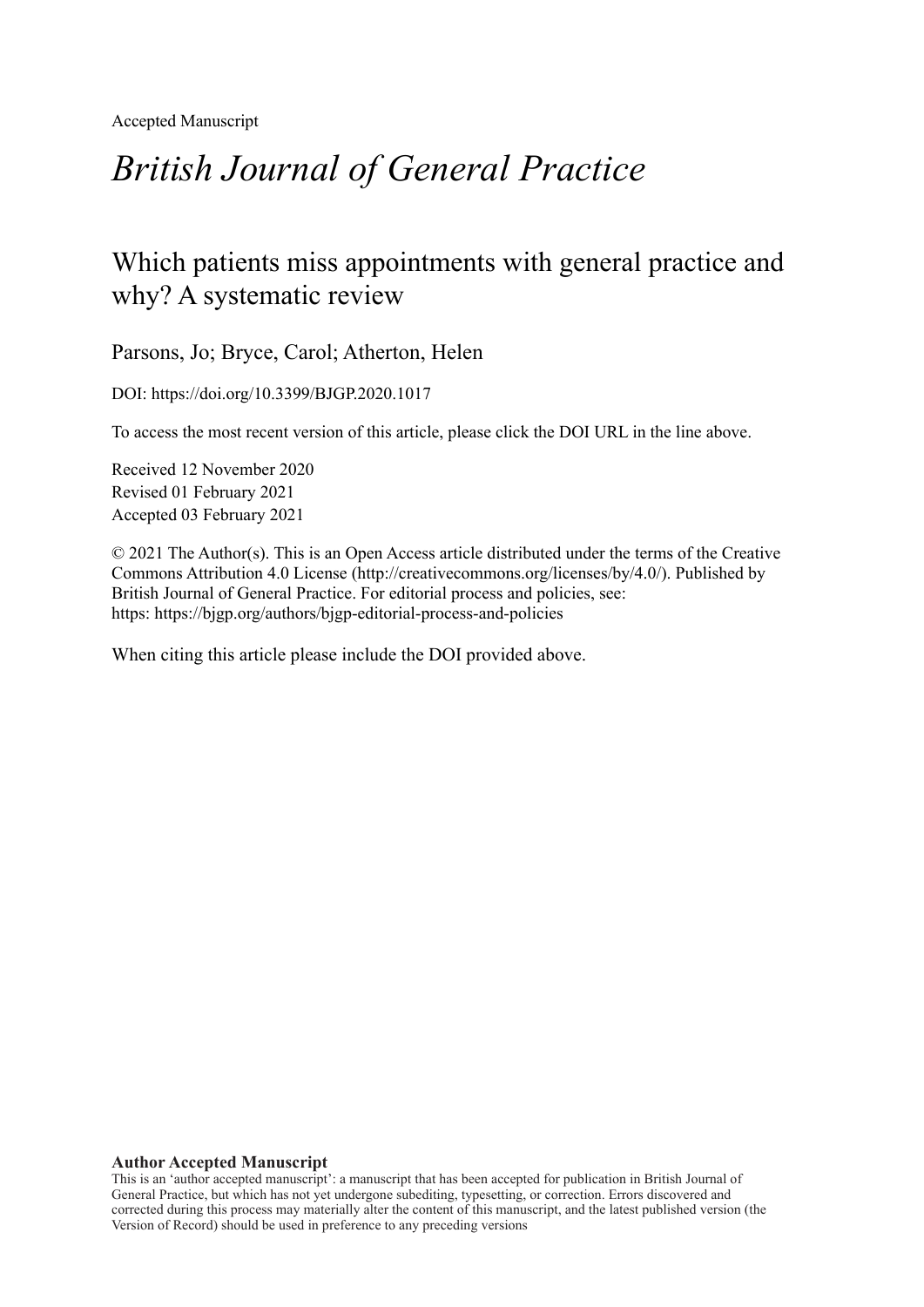Which patients miss appointments with general practice and why? A systematic review

Dr Joanne Parsons, Research Fellow. Warwick Medical School, University of Warwick, Gibbet Hill, Coventry, CV4 7AL. BSc (hons), MSc, MSc, PhD. Jo.Parsons@warwick.ac.uk

Dr Carol Bryce, Research Fellow. Warwick Medical School, University of Warwick, Gibbet Hill, Coventry, CV4 7AL. MA (hons), MA, PhD.

Dr Helen Atherton, Associate Professor. Warwick Medical School, University of Warwick, Gibbet Hill, Coventry, CV4 7AL. BSC (hons), MSc, MPH, PhD.

1ccepted Manuscript – BJGP.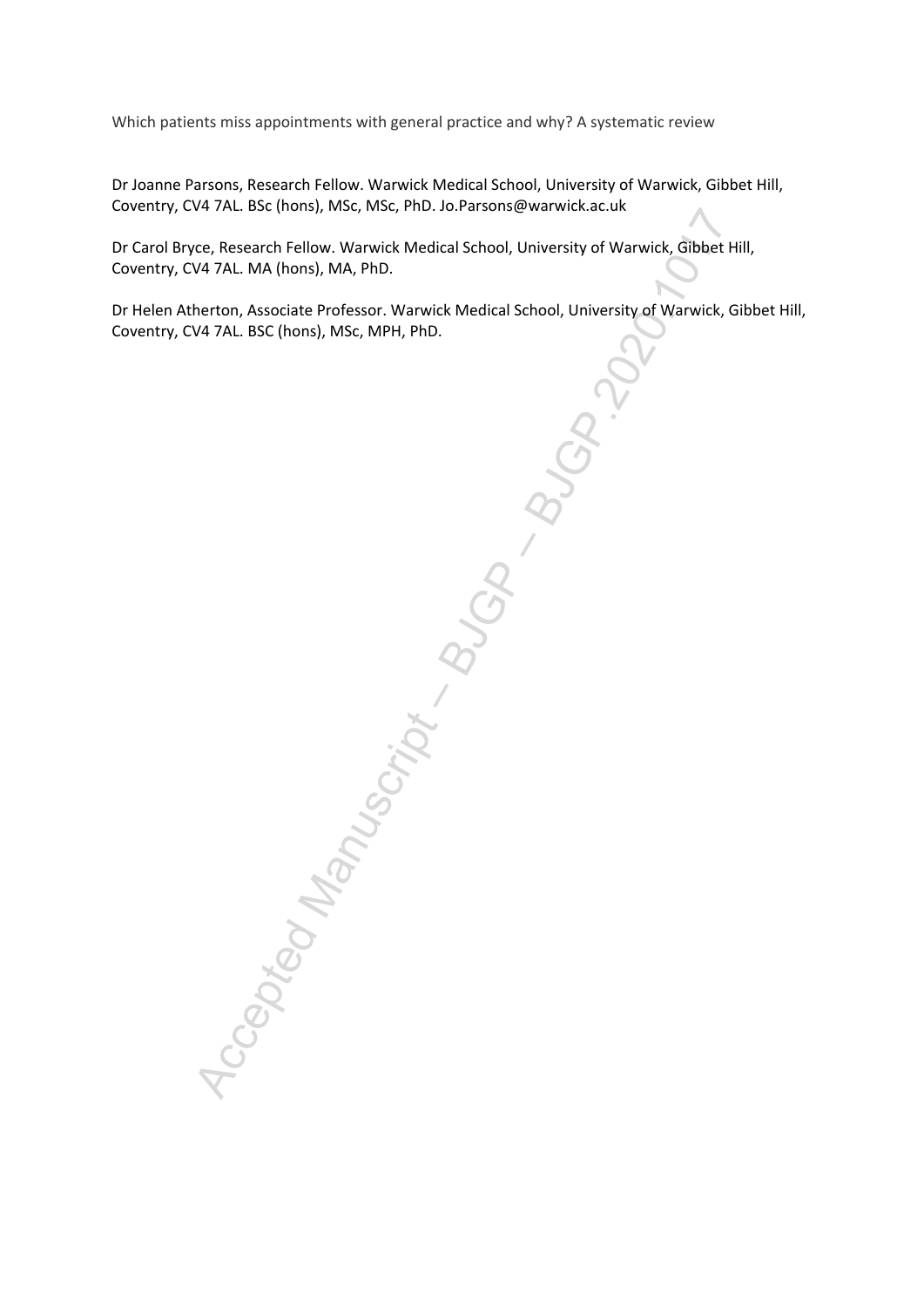Which patients miss appointments with general practice and why? A systematic review

# **Background**

Missed GP appointments have considerable time and cost implications for healthcare services. **Aim**

This systematic review aims to explore the rate of missed primary care appointments, what the reported reasons are for appointments being missed, and which patients are more likely to miss appointments.

# **Design**

This study reports the findings of a systematic review

# **Setting**

Included studies report the rate or reasons of missed appointments in a primary care setting. **Method**

Databases were searched using a pre-defined search strategy. Eligible studies were selected for inclusion based on detailed inclusion criteria through title, abstract and full text screening. Quality was assessed on all included studies, and findings were synthesised to answer the research questions.

# **Results**

Accepted Manuscript – BJGP – BJGP.2020.1017 A total of 26 studies met the inclusion criteria for inclusion in the review. Of these, 19 reported a rate of missed appointments, with a mean rate of 15.2% and a median of 12.9% appointments being missed. Twelve studies reported a reason appointments were missed, with work or family commitments, forgetting the appointment and transportation difficulties most commonly reported. 20 studies reported characteristics of people likely to miss appointments. Patients who were likely to miss appointments were those from minority ethnicity, low socio-demographic status and younger patients.

# **Conclusions**

Findings from this review have potential implications for targeted interventions to address missed appointments in primary care. This is the first step for clinicians being able to target interventions to reduce the rate of missed appointments.

# **Keywords**

General Practice, Missed appointments, Primary Care, Did not attend.

# **How this fits in**

Missed GP appointments have considerable time and cost implications on healthcare services. This review reveals how many booked primary care appointments are missed, reasons given for this, and what characteristics are commonly associated with missed appointments. This has implications for general practices and clinicians aiming to reduce rates of missed appointments, and implementing strategies for this.

# **Introduction**

Missed GP appointments have substantial time and cost implications for the NHS. Recent estimations suggest more than 15 million appointments are missed annually in England<sup>1</sup>. Approximately 7.2 million of these are missed appointments with GPs, costing NHS England £216 million per year.<sup>1</sup>The high volume of missed appointments exacerbate the increasing demand on GPs and primary care, by taking up and not utilising valuable appointment slots, at a time where patients are presenting with more complex and comorbid conditions.<sup>2</sup> Understanding why patients miss appointments, and how to best manage this is therefore an important research concern.

Whilst patients may feel that missed appointments are frustrating for GPs and receptionists find them annoying, GPs have less negative views, often considering them time to catch up. <sup>3</sup> It is clear,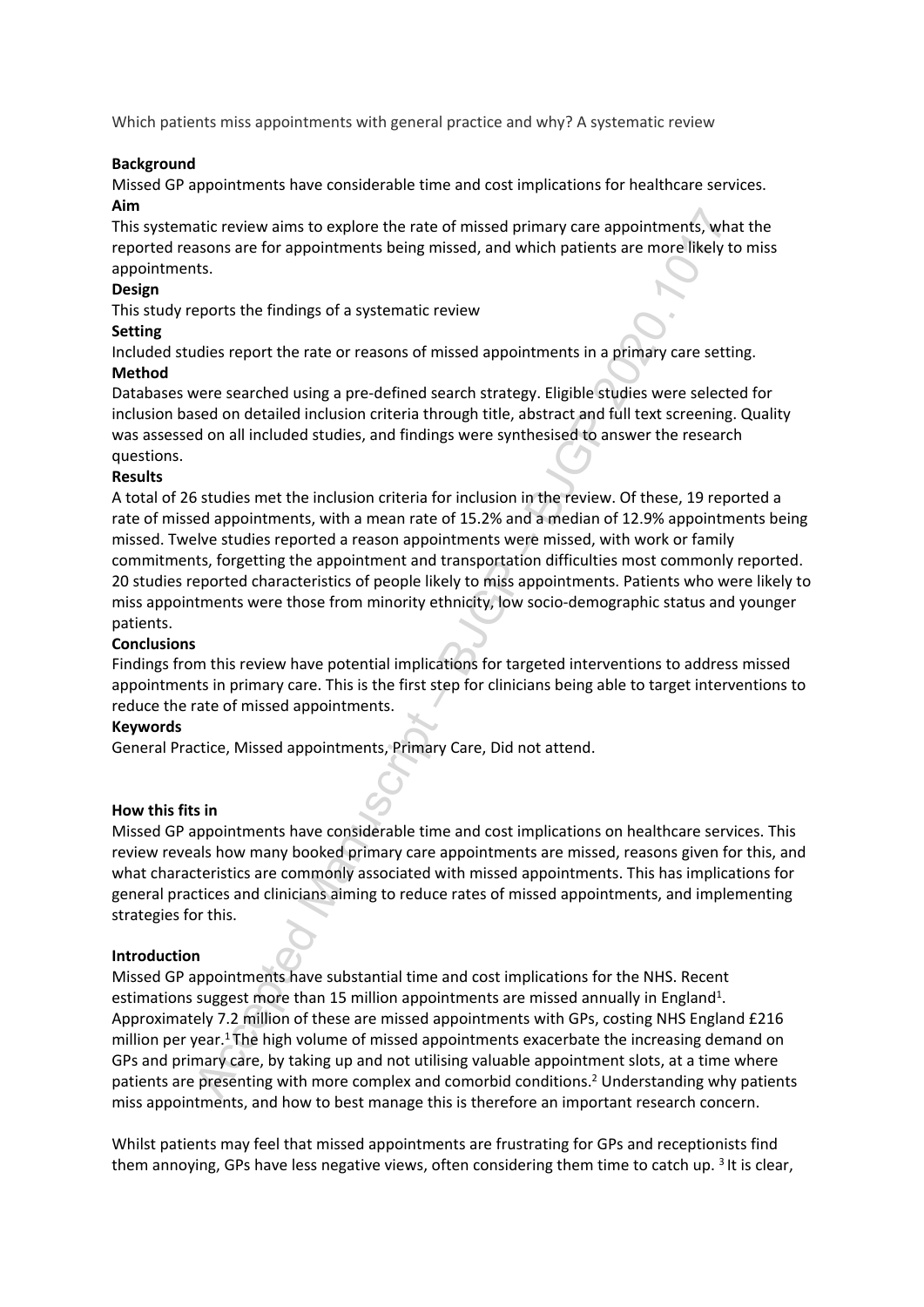however, that missed appointments can lead to unresolved medical problems, leaving patients vulnerable and presenting later or living with untreated or worsening health.<sup>4</sup> Previous research shows that patients with multi-morbidity, <sup>5</sup> living in high deprivation areas, <sup>6,7</sup> with mental health problems<sup>6</sup> or being young adults <sup>7</sup> are more likely to miss GP appointments. Research looking at why appointments are missed, found the most common reasons to be; forgetting appointments, difficulty cancelling appointments, inconvenient appointment time, being too ill to attend or no longer needing appointments due to resolved health issues. 8,9

A systematic review of missed GP appointments was published in 2003,<sup>9</sup> since when much has changed in the way that general practice appointments have been delivered and planned in particular during the COVID-19 pandemic making a review timely. Interventions and policies to reduce missed appointments have been introduced  $10$  with changes including online triage and booking,  $^{11}$  telephone consultations  $^{12}$  and SMS appointment reminders  $^{13,14}$ .

This review aims to provide valuable insight to those commissioning and delivering GP services, by examining which patients miss booked appointments at general practice and to examine why this happens.

# **Method**

This systematic review was conducted in accordance with the protocol (CRD42019139819) published on the International Prospective Register of Systematic Reviews (PROSPERO) <http://www.crd.york.ac.uk/PROSPERO/>

PRISMA guidelines<sup>15</sup> were followed.

#### Inclusion and exclusion criteria

The inclusion criteria for the review were: any study design, studies that examined missed booked routine appointments with staff at general practice (or the equivalent in non-UK studies), that included statistical information about rate of missed booked appointments, reasons appointments are missed, or both, published in English 2003 onwards (since a previous review)<sup>9</sup>.

#### Search Strategy

MEDLINE, Embase, Web of Science, Scopus, Cochrane Library database, PsycINFO and Cochrane Central Register of Controlled Trials (CENTRAL) were searched. Reference lists of all included studies were also searched. Searches included all terms relevant for the intervention being examined. (Example full search strategy used can be found in Supplementary Box 1).

Searches included records from May 2003 (when the previous review of this topic was published) and were run in September 2019. No language restrictions were placed on the searches.

# Screening and selection of studies

Collarly and the most control and the most common teasons to cx, logisting appointments and the most creative appointment time, being too ill to attend<br>the appointments due to resolved health insues.<sup>8,39</sup><br>the most provide After duplicates were removed, titles and abstracts of remaining results were independently screened by two authors against the inclusion criteria. Discrepancies were resolved by a third author. Full texts were retrieved for all studies meeting inclusion criteria at title and abstract stage, and were then subjected to full text screening. Studies that met the inclusion criteria at full text stage were included in the review. Discrepancies with full text inclusion were resolved by a third author.

#### Extraction

Data were extracted using a specifically designed form, by two authors independently, and any discrepancies were discussed and resolved by a third author if necessary. Setting, participants, the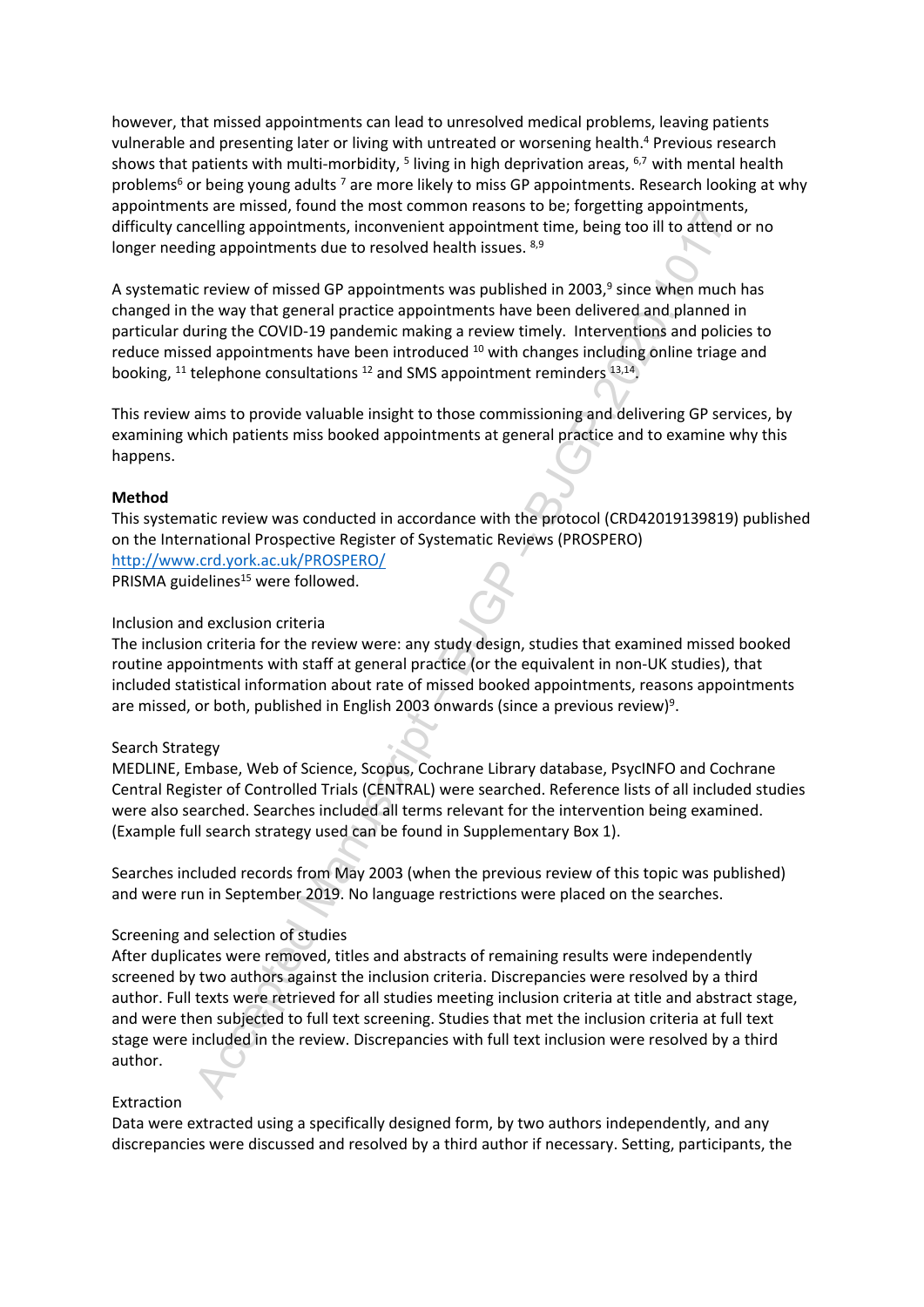rate of missed appointments, reasons given for missing appointments and characteristics of participants missing appointments were extracted from each study.

#### Quality assessment

The Mixed Methods Appraisal Tool (MMAT) version 2018 <sup>16</sup> was used to assess quality of included studies. An overall quality rating was determined, for contextual information only, based on the number of positive or negative scores each study was rated. This tool is appropriate for use where studies use a range of methodologies as is the case for this review. Each study was assessed using five assessment points, and then an overall rating system was applied to each study. <sup>17</sup> Studies were given an overall rating of high quality if four or five criteria were met, moderate quality if three criteria were met, and low quality if two or less criteria were met $17$ .

#### Data analysis

Rates of missed appointments (percentage of appointments missed, mean and median) were extracted where reported, and where other data on numbers of missed appointments were included we calculated a rate. Included studies which reported reasons for missed appointments or characteristics of patients missing appointments were analysed thematically by two authors, classifying results, from which themes were derived. Using a narrative synthesis, we looked at themes across the data. Narrative synthesis enables studies with different designs to be analysed in a systematic way considering the similarities and differences between the studies  $^{18}$ .

#### **Results**

A total of 4,906 results were screened, resulting in the inclusion of 26 studies in the review. Screening process and numbers and reasons for exclusions can be found in the PRISMA flowchart in Supplementary Figure 1.<sup>15</sup>

Nextrand public and the included studies and the included studies were also to the included Studies of the metallity and the included Manuscript of the study was a stellern (mist tool) is appropriate to ruse of the study w Main characteristics of included studies can be found in Table 1 and Supplementary Table 1. Of the 26 included studies, 1919,20,23,24,25,27,28,29.30,31,32,33,34,35,36,37,38,39,40 reported a rate of missed appointments and two<sup>5,10</sup> reported a rate of number of patients that missed appointments. Twelve studies<sup>3,8,19,21,22,23,24,25,26,27,28,29</sup> reported reasons that patients miss appointments. Of these, three<sup>3,21,26</sup> reported health care professionals' opinions on why patients miss appointments, and the remaining nine8,19,22,23,24,25,27,28,29 presented patient reported reasons for missing appointments. Twenty studies5,8,10,19,21,23,24,25,26,27,28,29,30,31,32,33,34,35,36,40 described characteristics of patients that missed appointments.

Table 1 here

# Quality assessment

Twenty five3,5,8,10,20,21,22,23,24,25,26,27,28,29,30,31,32,33,34,35,36,37,38,39,40 of the included studies were rated as high quality, whilst one was rated as moderate quality overall.<sup>19</sup> All studies stated a clear research question, and appropriate study design. The most frequent unmet criterion was 'Are confounders accounted for in the design and analysis' in quantitative non-randomised studies, with four out of five8,23,32,40 failing to satisfy this. Quality assessment ratings for each included study can be found in Supplementary Table 2.

# Rate of missed appointments

Of 26 included studies, 1919,20,23,24,25,27,28,29.30,31,32,33,34,35,36,37,38,39,40 reported a rate of missed appointments. Overall rate of missed appointments were between 3.3-48.1%, with an overall mean of 15.2% and median of 12.9%. Rates of missed appointments were grouped by country of study. The rate of missed appointments were similar between countries (Table 2). One study from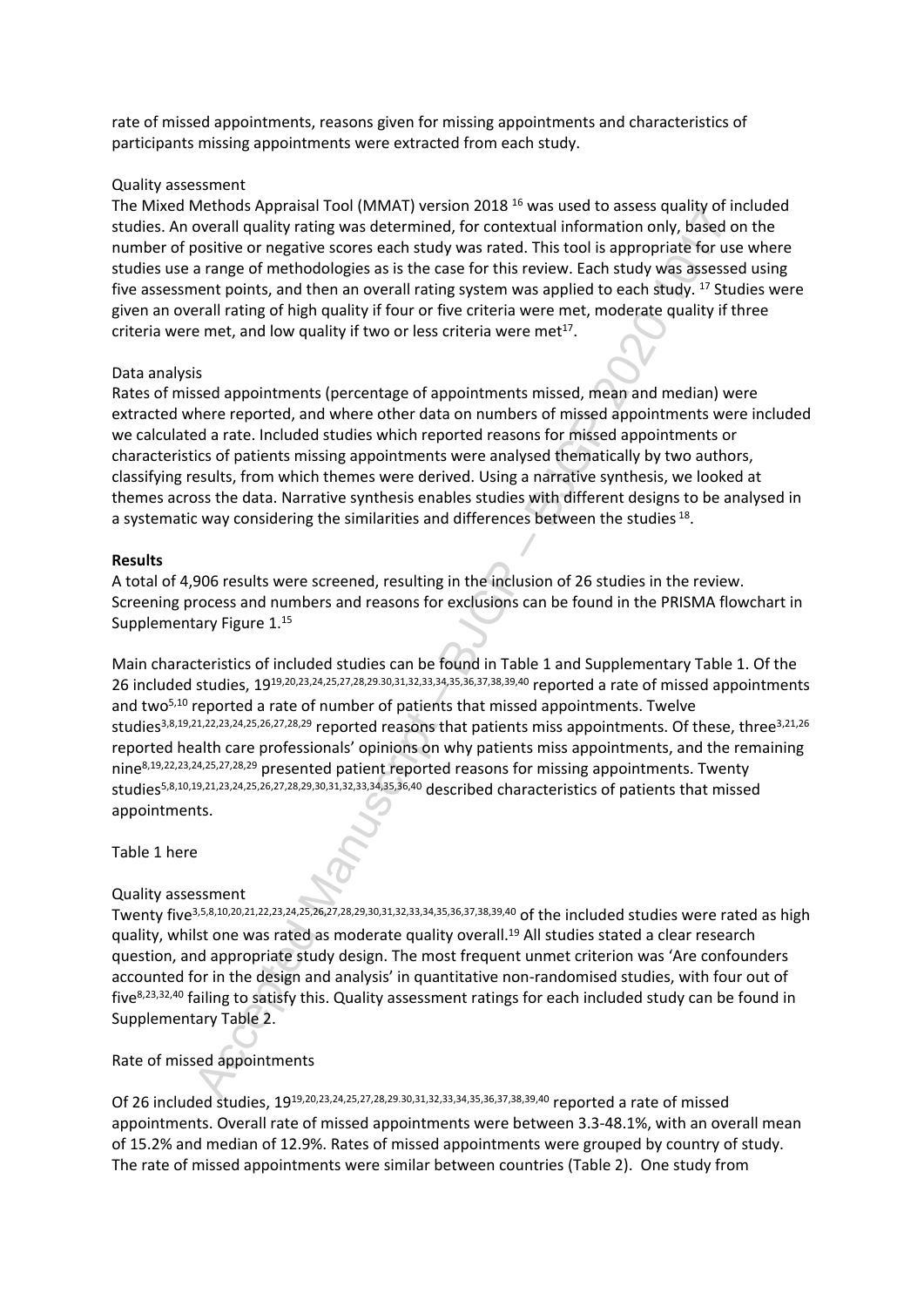Malaysia<sup>20</sup> had a particularly high rate of missed appointments 48.1%. This study looked at a clinic which operated a walk-in system for standard care and booked appointments for follow up care. The missed appointment rate was for the booked follow up appointments.

# Table 2 here

is example interting were collated by participant group within the study. Participy by the various studies as adults (18 years old or over), children/adolescents (uring<br>the patients (all registered patients) of a practice) Rates of missed appointments were collated by participant group within the study. Participants were categorised by the various studies as adults (18 years old or over), children/adolescents (under 21 years) or all patients (all registered patients of a practice). Rates of missed appointments were similar for each group of participants, but studies that reported a rate of missed appointment amongst patients who were children/ adolescents<sup>23,36</sup> were slightly higher than rates for adults or allpatients5,8,10,19,20,22,24,25,27,28,29,30,31,32,33,34,35,37,38,39,40 (Table 3).

# Table 3 here

# Rate of patients missing appointments

Two studies<sup>5,10</sup> reported rate of patients missing appointments. Both considered the relationship between patient health and missed appointments. The first of these reported that 73% of patients missed one or more appointments during the study period with the highest rates found in patients with a psychological health diagnosis <sup>10</sup>. The second reported that 46.7% of patients missed one or more appointment, showing missed appointments were a significant marker for subsequent allcause mortality particularly in those with a long-term mental health condition <sup>5</sup>.

#### Reasons for missed appointments

Twelve studies3,8,19,21,22,23,24,25,26,27,28,29 discussed reasons that appointments were missed which were categorised into two themes; patient centred reasons and clinic specific reasons- each with subthemes identified (see Table 4).

# Table 4 here

Patient centred reasons for missing appointments

Patient centred reasons for missing appointments included work or childcare commitments3,8,19,21,22,23,24, patients forgetting appointments 8,19,21,23,25, difficulty with transport to and from the appointment  $8,19,21,22,23$ , feeling too ill to attend  $8,21,24$ , barriers relating to weather  $8,19,21$ or feeling better by the time of the appointment 8,19.

# Clinic/ practical reasons for missing appointments

Clinic specific reasons (reasons related to practical aspects of the clinic or process) included doctor patient relationships 3,24,26, appointments not being with patient's preferred GP 8,21, issues with the practice's booking system 3,21,22, miscommunication from the practice about appointment (for example, the wrong date or time being put on appointment cards) 8,24,25, day of the week (with Mondays being most mentioned)  $27,28,29$ , or not receiving appointment reminders  $19$ .

# Healthcare professional views on missed appointments

Three studies<sup>21,26,30</sup> reported healthcare professionals' opinions for missed appointments, generally mirroring patient reported reasons. These included patients lacking in health knowledge, difficulty in cancelling appointments, issues around relationship between patient and GP, competing priorities from work and family commitments. Healthcare professionals also reported that patients missed appointments because they felt better, or could not be bothered to attend.

Characteristics of patients missing appointments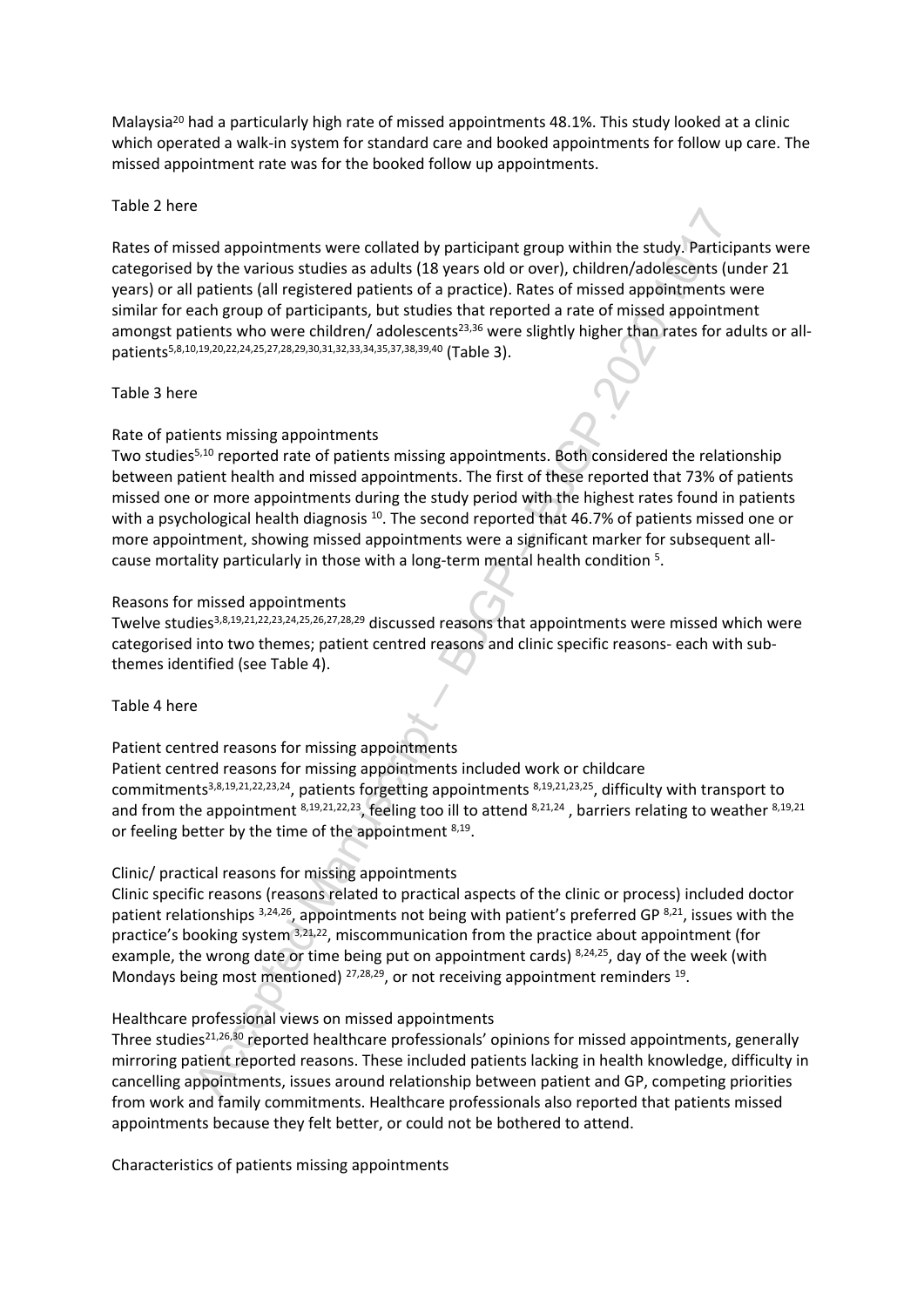Of the studies included in this review, 205,8,10,19,21,23,24,25,26,27,28,29,30,31,32,33,34,35,36,40 reported characteristics of patients missing appointments which were categorised into two main themes each with further sub-themes (Table 5).

Table 5 here

#### Health related factors

Patients with a mental health diagnosis <sup>5,8,10,21,31</sup>, or with multiple or serious physical health conditions 5,10,24,32 were more likely to miss appointments.

# Demographic related factors

Considered Manuscript – Batter in the method in the method in the method in the method in the different and the different and the different and the different and the different and the different and the different and the di Patients were more likely to miss booked appointments if they were of lower socio-economic status or living in a deprived area, <sup>21,24,26,33,36</sup> from a non-white or minority ethnicity group <sup>23,24,25,27,28,31,32,34</sup>, reflecting areas of unmet need amongst already disadvantaged groups. Patients in receipt of Medicaid (state-funded health-coverage for eligible groups in US) $41$ , or who are paying for their insurance themselves<sup>10,25,27,30</sup>, or who were receiving publicly funded insurance<sup>23,34</sup> were more likely to miss appointments. Both younger patients<sup>8,21,25,27,28,34</sup>, and older patients<sup>10,33</sup> were frequently reported as more likely to miss appointments. Some studies found females were more likely to miss appointments<sup>28,31,33</sup>, whilst others found that males were more likely to miss appointments<sup>8,24</sup>. Patients that have previously missed an appointment<sup>8,29,35</sup> were reported as being more likely to miss appointments. Characteristics of appointments that were more frequently missed included scheduled Well-Child appointments<sup>23,36</sup>, those that were booked on a date further away from the time of booking<sup>19,14,32</sup>, and those that were booked at a practice located further away from where the patient lives<sup>36</sup>.

# **Discussion**

#### Summary

This review examined the rate of missed general practice appointments, reasons for missing appointments and which patients were more likely to miss appointments. The 19 studies that reported a rate of missed appointments showed that between 3.3-48.1% of appointments were missed, with a mean of 15.2%. The most frequently reported reasons for missed appointments included forgetting, work or family commitments and transport or weather difficulties. Patients that were most likely to miss an appointment included those that were younger, who had missed appointments previously, from low socio-economic backgrounds, and those with a mental health or physical diagnosis. All but one of the studies were given an overall rating of high quality. Our findings echo those found by George and Rubin, <sup>9</sup> although much has changed in the primary care landscape this does not appear to be reflected in reduction in rates of missed appointments.

# Strengths and limitations

This review's strength lies in its breadth as it covers all countries, all healthcare systems and all study designs providing a wide overview of the literature in the field. However, comparing different healthcare systems can be problematic, as rates and reasons for missed appointments are likely to be affected by the differing health care systems in different countries, differing payment structures and insurance systems.

Having different study designs makes it difficult to directly compare studies' results. Furthermore, different appointment systems across studies made direct comparison difficult. In intervention studies, baseline missed appointment rates were used but interventions may have been implemented where there was a known issue with the missed appointment rate and so may not be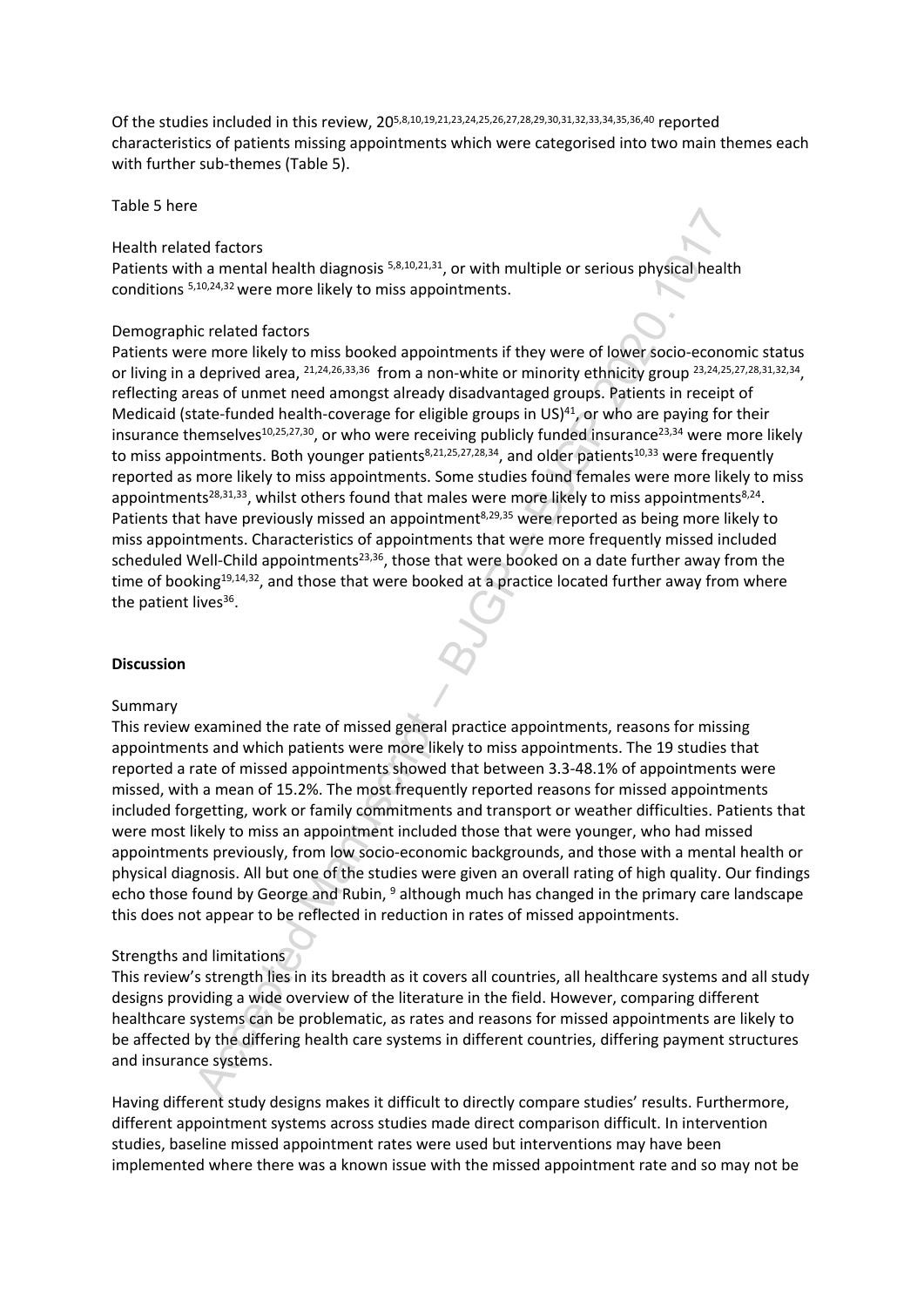typical. Exploring reasons given for missing appointments by grouping patient types has the potential to miss detail that relates to patient demographics, and our findings show that patient demographics have an impact on whether they are more likely to miss appointments.

#### Comparison with existing literature

Findings from this review are in line with an earlier systematic review, reporting similar rates of missed appointments in the US (5-55%) and the UK (2.9-11.7%).<sup>9</sup> Reasons for missed appointments in the current review were in line with previous literature, including patients forgetting appointments, being too ill to attend<sup>8,9,</sup>, feeling better, work and family commitments and weather and transport problems<sup>8</sup>.

In line with the current review, previous research suggests that younger patients, those that previously missed appointments, low socio-economic status, psychological problems and those funded by the state or self-paying were more likely to miss appointments<sup>8,9</sup>.

#### Implications for research and practice

This review has shown specific clinical issues which could be addressed to reduce missed appointments including reviewing booking systems and the availability of appointments with preferred clinicians.

Tailoring appointment scheduling to patient behaviours is a potential approach to reducing nonattendance, for example as patients who miss appointments are more likely to do so on a Monday, they could be encouraged to schedule non-urgent appointments on other days of the week.

The most cited patient centred reasons for missing appointments centre around patients' schedules for example, being related to taking time off work or finding childcare. Practices may wish to review their access systems or utilise the increase in remote consulting to offer a range of options if that better suits their practice population. Simply forgetting the appointment was also highly cited as a reason for missing an appointment and implementing reminder systems such as 'SMS' reminders which have been shown to work $42,43$ , would help with this.

with existing literature<br>m this review are in line with an earlier systematic review, reporting similar ration<br>internetis in the US (5-55%) and the UK (2:9-11.7%).<sup>9</sup> Reasons for missed appoir<br>internetis in the US (5-55%) Understanding characteristics of individuals most likely to miss appointments is useful in designing and planning appointment systems in general practice. This review highlights particular groups who are more likely to miss appointments, including those with a mental health diagnoses, those with multiple health conditions, those in ethnic minority groups, and those attending practices in areas of high deprivation. Deprivation has been shown to intersect with multimorbidity, mental health conditions, age and ethnicity44,45, meaning that some practices will be addressing several factors at once when tackling missed appointments. Any intervention will need to address multiple patient characteristics, but is then likely to have the most impact on non-attendance.

Future research should examine whether consultation type impacts the rate of missed appointments, reflecting the rapid adoption of remote consulting as a response to COVID-19. This should include the impact on different patient groups particularly those that are both underserved and not attending. It may be that the move to remote consulting impacts on this group differently. Tailored interventions for specific population sub-groups with high rates of missed appointments could then be targeted for improvement. In the shorter-term practices can, as the pandemic progresses, audit their missed appointment levels and compare these to the pre-pandemic to look for change as a result of a change in access systems.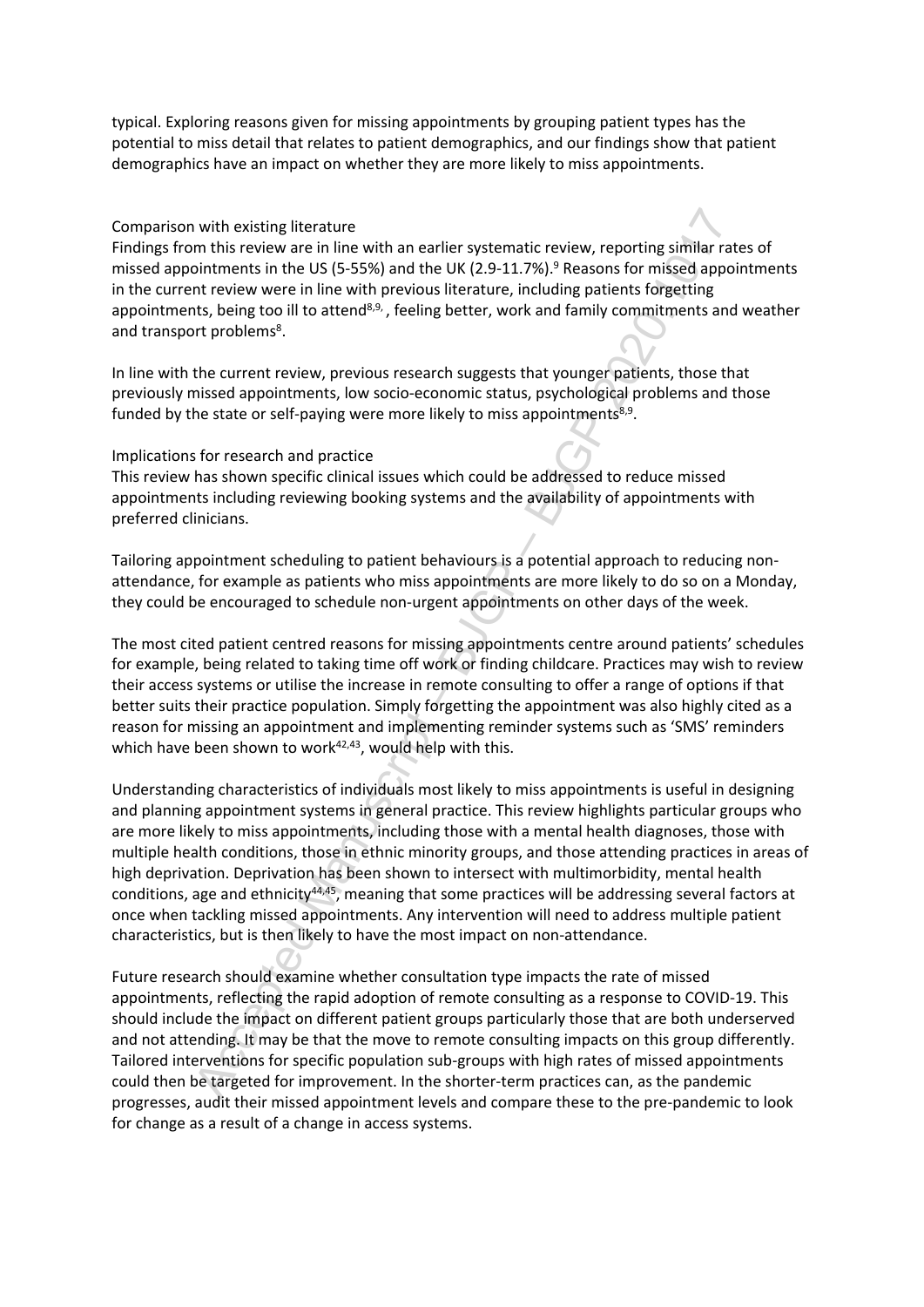Future research needs to consider differences in missed appointments between initial consultations and follow-up appointments, and the potential impact of relational continuity on attendance.

This review is of research conducted pre-Covid-19 and it would be useful after the pandemic to consider changes made to the booking of appointments during the pandemic and whether this has had any impact on missed appointments as compared to before and during the pandemic.

#### Conclusion

Many studies did not clearly report on practice appointment booking systems therefore to understand its impact on missed appointment rates this needs to be the focus of future research. Changes in appointment delivery, accelerated by COVID-19, should be examined to understand their impact on missed appointments. To do this we need to explore with patients why they miss appointments, and to establish what would work to encourage them to cancel or attend appointments. Qualitative interviews with patients who both miss and do not miss appointments would be beneficial in achieving this aim.

Funding No specific funding was obtained for this review.

Conflict of interests None declared

Acknowledgements

The authors would like to thank the University Librarian Samantha Johnson for her help in developing and running the searches, and medical students Jo Gao and Adam Steege for help screening titles.

Accepted Manuscript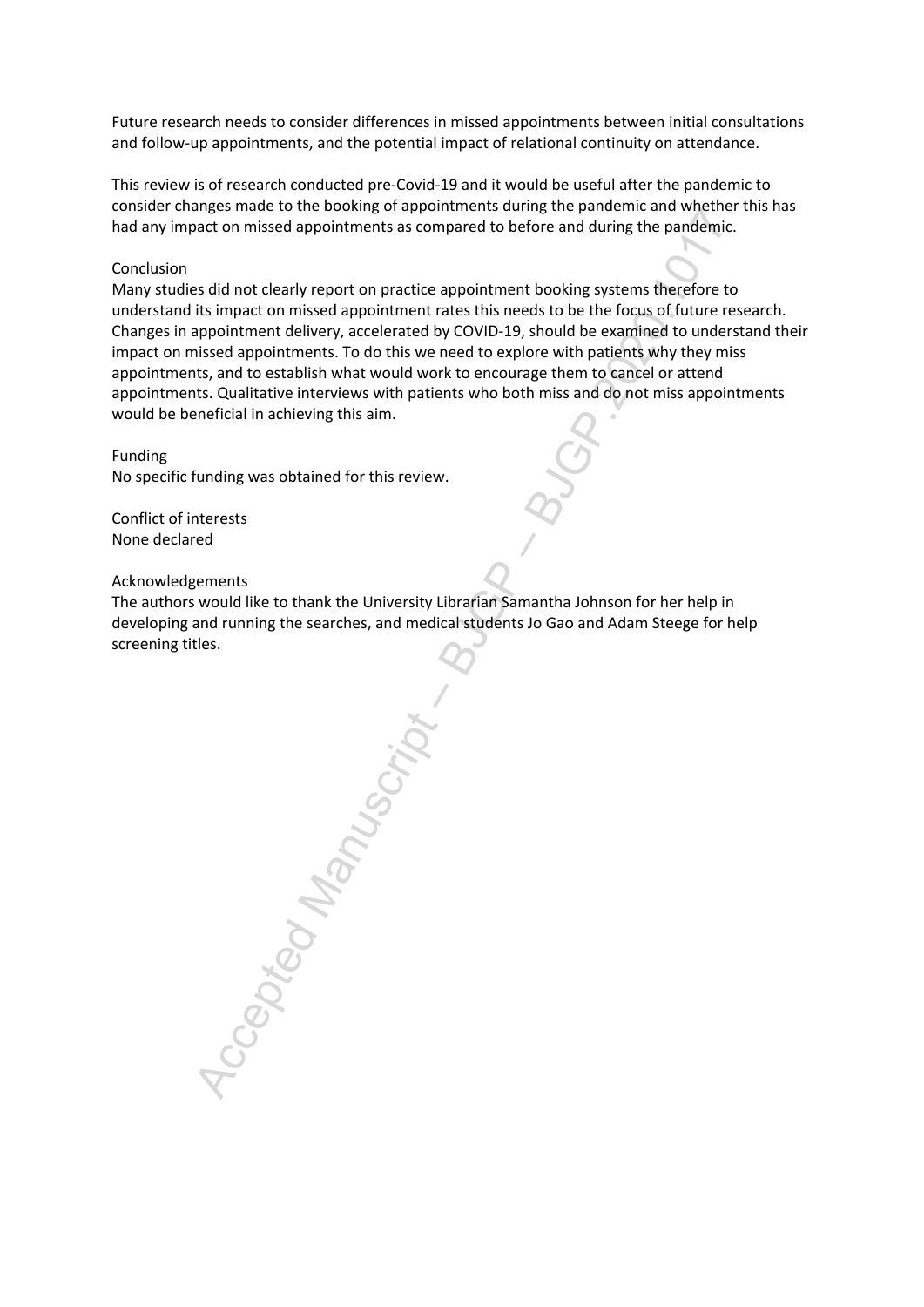#### References

1. NHS England. Missed GP appointments costing NHS millions2019 05.08.2019. <https://www.england.nhs.uk/2019/01/missed-gp-appointments-costing-nhs-millions/2019/>

2 Fisher, R. F., Croxson, C. H., Ashdown, H. F., & Hobbs, F. R.. GP views on strategies to cope with increasing workload: a qualitative interview study. Br J Gen Pract. 2017; *67*(655), e148-e156.

3 Martin, C., Perfect, T., & Mantle, G. Non-attendance in primary care: the views of patients and practices on its causes, impact and solutions. Fam Pract. 2005; *22*(6), 638-643.

4 Martin, S. J., Bassi, S., & Dunbar-Rees, R. Commitments, norms and custard creams–a social influence approach to reducing did not attends (DNAs). J R Soc Med. 2012; *105*(3), 101-104.

5 McQueenie R, Ellis DA, McConnachie A, et al.; Morbidity, mortality and missed appointments in healthcare: a national retrospective data linkage study. BMC Med. 2019; 17(1):2.

6 Williamson AE, Ellis DA, Wilson P, et al. Understanding repeated non-attendance in health services: a pilot analysis of administrative data and full study protocol for a national retrospective cohort. BMJ Open. 2017; 7(2):e014120.

7 Neal RD, Lawlor DA, Allgar V, et al. Missed appointments in general practice: retrospective data analysis from four practices. Br J Gen Pract. 2001; 51(471):830-2

F., Croxson, C. H., Ashdown, H. F., & Hobbs, F. R.. GP views on strategies to coprorkload: a qualitative interview study. Br J Gen Pract. 2017; 67(655), e148-e15<br>
reflect, T., & Mantle, C. Non-attendance in primary care: t 8 Neal RD, Hussain-Gambles M, Allgar VL, et al. Reasons for and consequences of missed appointments in general practice in the UK: questionnaire survey and prospective review of medical records. BMC Fam Pract. 2005; 6(1):47.

9 George, A., & Rubin, G. Non-attendance in general practice: a systematic review and its implications for access to primary health care. Fam Pract. 2003; 20(2):178-84.

10 Cashman, S. B., Savageau, J. A., Lemay, C. A., & Ferguson, W. Patient health status and appointment keeping in an urban community health center. J Health Care Poor Underserved. 2004;*15*(3), 474-488.

11 Campbell, J. L., Fletcher, E., Britten, N., et al. Telephone triage for management of same-day consultation requests in general practice (the ESTEEM trial): a cluster-randomised controlled trial and cost-consequence analysis. Lancet*.* 2014; *384*(9957), 1859-1868.

12 Car, J., & Sheikh, A. Telephone consultations. BMJ 2003; *326*(7396), 966-969.

13 Koshy, E., Car, J., & Majeed, A. (2008). Effectiveness of mobile-phone short message service (SMS) reminders for ophthalmology outpatient appointments: observational study. BMC Ophthalmol. *2008; 8*(1), 9.

14 Castle-Clarke, S., & Imison, C. The digital patient: transforming primary care. *London: Nuffield Trust 2016.*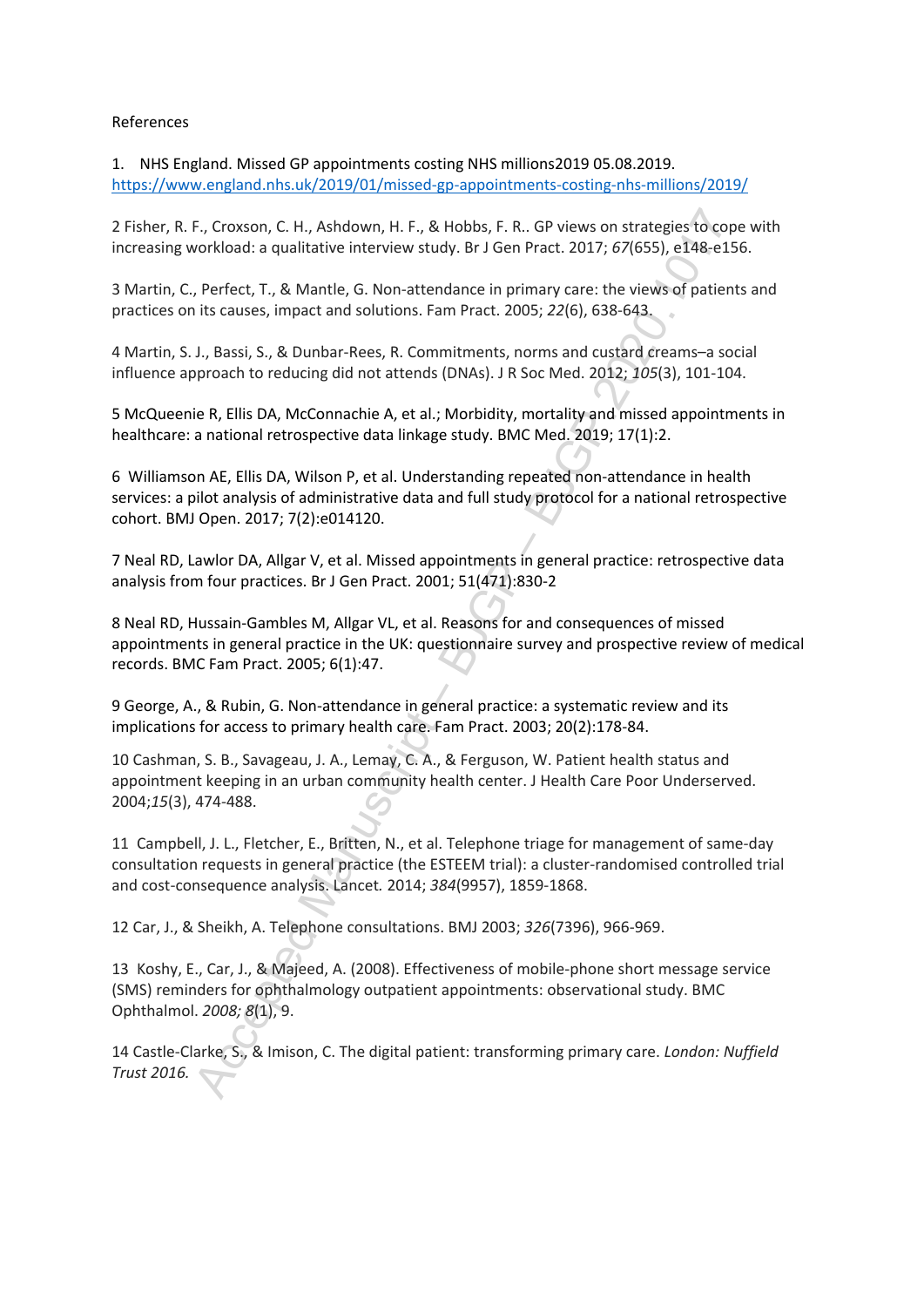15 Moher, D., Liberati, A., Tetzlaff, J. & Altman, D.G. The PRISMA Group. Preferred Reporting Items for Systematic Reviews and Meta-Analyses: The PRISMA Statement. PLoS Med. 2009; 6(7): e1000097. doi:10.1371/journal.pmed1000097

16. Hong, Q.N., Pluye, P., Sergi, F. et al. Mixed Methods Appraisal Tool ( MMAT ), version 2018. 2018;1–11. Available from:

http://mixedmethodsappraisaltoolpublic.pbworks.com/w/file/fetch/127916259/MMAT\_2018\_crit eria-manual\_2018-08-01\_ENG.pdf

17 Gauly, J., Ross, J., Hall, I. et al. Pharmacy-based sexual health services: a systematic review of experiences and attitudes of pharmacy users and pharmacy staff. Sex Transm Infect. 2019; 95(7), 488-495.

18 Popay, J., Roberts, H., Sowden, A. et al. Guidance on the conduct of narrative synthesis in systematic reviews. A product from the ESRC methods programme Version 2006;1:b92.

19 Shahab, I. & Meili, R. Examining non-attendance of doctor's appointments at a community clinic in Saskatoon. Can Fam Physician. 2019; 65(6):e264-8.

20 Leong, K.C., Chen, W.S., Leong, K.W. et al. The use of text messaging to improve attendance in primary care: a randomized controlled trial. Fam Pract. 2006; 23(6):699-705.

21 Husain-Gambles, M., Neal, R.D., Dempsey, O. et al. Missed appointments in primary care: questionnaire and focus group study of health professionals. Br J Gen Pract. 2004; 54(499):108-13.

22 Lacy, N.L., Paulman, A., Reuter, M.D. & Lovejoy, B. Why we don't come: patient perceptions on no-shows. Ann Fam Med. 2004; 2(6):541-5.

23 Samuels, R.C., Ward, V.L., Melvin, P., et al. Missed appointments: factors contributing to high noshow rates in an urban pediatrics primary care clinic. Clin Pediatr (Phila) 2015; 54(10):976-82.

24 Zailinawati, A.H., Ng, C.J., & Nik-Sherina, H. Why do patients with chronic illnesses fail to keep their appointments? A telephone interview. Asia Pac J Public Health 2006; 18(1):10-5.

25 Kaplan-Lewis, E. & Percac-Lima, S. No-show to primary care appointments: why patients do not come. J Prim Care Community Health 2013; 4(4):251-5.

26 Akter, S., Doran, F., Avila, C. & Nancarrow, S. A qualitative study of staff perspectives of patient non-attendance in a regional primary healthcare setting. Australas Med J. 2014; 7(5):218.

27 Bennett, K.J. & Baxley, E.G. The effect of a carve-out advanced access scheduling system on noshow rates. Fam Med. 2009; 41(1):51.

Str., ruse, r., seagon External Manuscript (Manuscript Journal Manuscript (Manuscript And Manuscript – 2013-08-01 FMC, 1, 2013-08-01 FMC, 1, 2013-08-01 FMC, 2013-08-01 FMC, 2013-08-01 FMC, 2013-08-01 FMC, 2013-08-01 FMC, p 28 Nancarrow, S., Bradbury, J. & Avila, C. Factors associated with non-attendance in a general practice super clinic population in regional Australia: A retrospective cohort study. Australas Med J. 2014; 7(8):323.

29 Norris, J.B., Kumar, C., Chand, S. et al. An empirical investigation into factors affecting patient cancellations and no-shows at outpatient clinics. Decision Support Systems 2012; 57:428-43.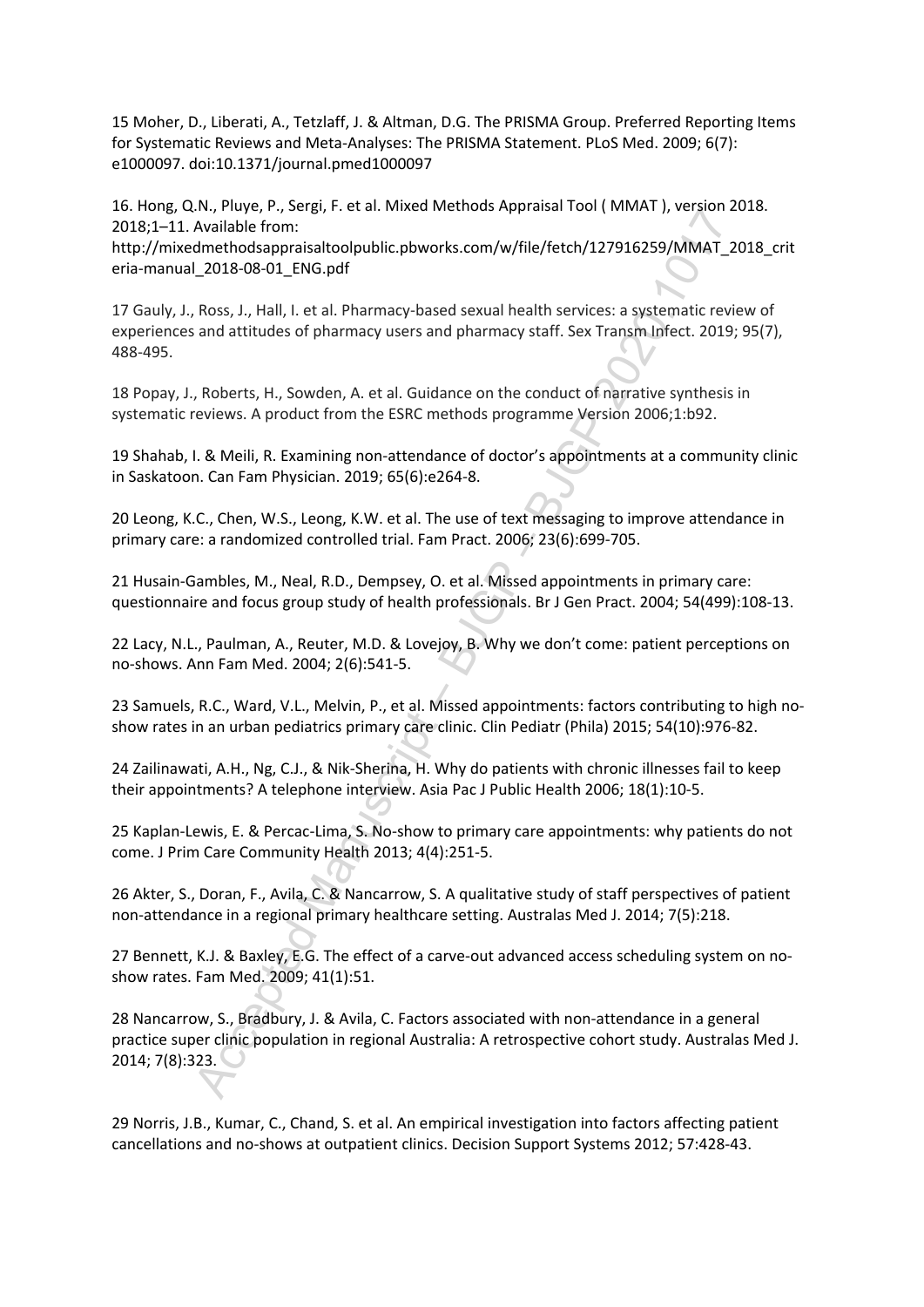30 Johnson, B.J., Mold, J.W. & Pontious, J.M. Reduction and management of no-shows by family medicine residency practice exemplars. Ann Fam Med. 2007; 5(6):534-9.

31 Boos, E.M., Bittner, M.J. & Kramer, M.R. A profile of patients who fail to keep appointments in a Veterans Affairs primary care clinic. WMJ 2016; 115(4):185-90.

man spannaly care unit. Wave Lead, 2.12(19)-1.13-50:<br>
As 5, Roberl, A., McContry, M. et al. Increased likelihiood of missed appointments<br>
racial/ethnic minorities in a safety net health system. J. Prim Care Community H<br>
as 32 Shimotsu, S., Roehrl, A., McCarty, M. et al. Increased likelihood of missed appointments ("no shows") for racial/ethnic minorities in a safety net health system. J Prim Care Community Health 2016; 7(1):38-40.

33 Ellis, D.A., McQueenie, R., McConnachie, A. et al. Demographic and practice factors predicting repeated non-attendance in primary care: a national retrospective cohort analysis. Lancet Public Health 2017; 2(12):e551-9.

34 Lasser, K,E., Mintzer, I.L., Lambert, A. et al. Missed appointment rates in primary care: the importance of site of care. J Health Care Poor Underserved 2005; 16(3):475-86.

35 Steiner, J.F., Shainline, M.R., Bishop, M.C. & Xu, S. Reducing Missed Primary Care Appointments in a Learning Health System. Med care 2016; 54(7):689-96.

36 Wallace, D.J., Ray, K.N., Degan, A. et al. Transportation characteristics associated with nonarrivals to paediatric clinic appointments: a retrospective analysis of 51 580 scheduled visits. BMJ Qual Saf. 2018; 27(6):437-44.

37 Belardi, F.G., Weir, S. & Craig, F.W. A controlled trial of an advanced access appointment system in a residency family medicine center. Fam Med 2004; 36(5):341-5.

38 Cameron, S., Sadler, L. & Lawson, B. Adoption of open-access scheduling in an academic family practice. Can Fam Physician 2010; 56(9):906-11.

39 Ellis, D.A. & Jenkins, R. Weekday affects attendance rate for medical appointments: large-scale data analysis and implications. PloS One.2012; 7(12):e51365.

40 Nguyen, D.L., DeJesus, R.S. & Wieland, M.L. Missed appointments in resident continuity clinic: patient characteristics and health care outcomes. J Grad Med Educ. 2011; 3(3):350-5.

41 Medicaid. 2020. https://www.medicaid.gov/medicaid/index.html

42 Boksmati, N., Butler-Henderson, K., Anderson, K., Sahama, T. The effectiveness of SMS reminders on appointment attendance: a meta-analysis. Journal of medical systems. 2016 Apr 1;40(4):90.

43 Robotham, D., Satkunanathan, S., Reynolds, J., Stahl, D., Wykes, T. Using digital notifications to improve attendance in clinic: systematic review and meta-analysis. BMJ open. 2016 Oct 1;6(10).

44 Barnett, K., Mercer, S.W., Norbury, M., Watt, G., Wyke, S., Guthrie, B. Epidemiology of multimorbidity and implications for health care, research, and medical education: a cross-sectional study. The Lancet. 2012 Jul 7;380(9836):37-43.

45 Violan, C., Foguet-Boreu, Q., Flores-Mateo, G., Salisbury, C., Blom, J., Freitag, M., Glynn, L., Muth, C., Valderas, J.M. Prevalence, determinants and patterns of multimorbidity in primary care: a systematic review of observational studies. PloS one. 2014 Jul 21;9(7):e102149.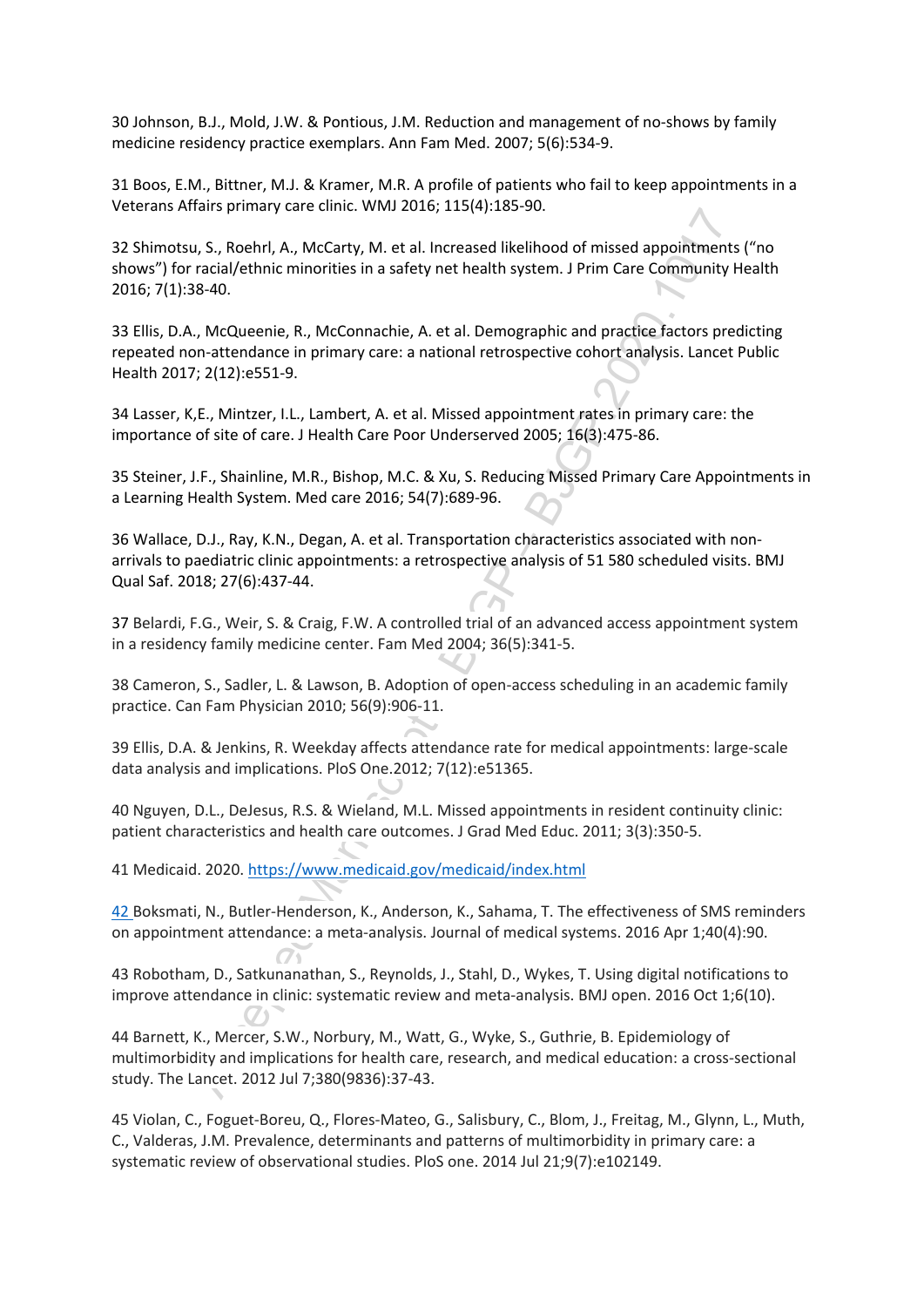| Table 1. Characteristics of included studies |  |
|----------------------------------------------|--|
|----------------------------------------------|--|

| Characteristics                                                  |                          |                | Number of included studies (n) |               |
|------------------------------------------------------------------|--------------------------|----------------|--------------------------------|---------------|
| Country                                                          |                          |                |                                |               |
| US                                                               |                          | 14             |                                |               |
| UK                                                               |                          | 6              |                                |               |
| Australia                                                        |                          | 2              |                                |               |
| Canada                                                           |                          | 2              |                                |               |
| Malaysia                                                         |                          | $\overline{2}$ |                                |               |
| Date study undertaken                                            |                          |                |                                |               |
| 2004-2009                                                        |                          | 11             |                                |               |
| 2010-2014                                                        |                          | 8              |                                |               |
| 2015-2019                                                        |                          | $\overline{7}$ |                                |               |
| <b>Study design</b>                                              |                          |                |                                |               |
| Cross sectional                                                  |                          | 15             |                                |               |
| Non-randomised controlled trial                                  |                          | 5              |                                |               |
| Qualitative                                                      |                          | 4              |                                |               |
| Randomised controlled trial                                      |                          | $\overline{2}$ |                                |               |
| Population                                                       |                          |                |                                |               |
| All registered patients                                          |                          | 17             |                                |               |
| Adults (over 18 years old)                                       |                          | 4              |                                |               |
| <b>Healthcare staff</b>                                          |                          | 3              |                                |               |
| Children/ adolescents (under 21 years old)                       |                          | 2              |                                |               |
| <b>Healthcare system</b>                                         |                          |                |                                |               |
| Universal healthcare (UK)                                        |                          | 6              |                                |               |
| Healthcare which is a mix of government                          |                          | 6 <sub>1</sub> |                                |               |
| funded and private insurance (majority                           |                          |                |                                |               |
| government funded) (Canada, Australia and                        |                          |                |                                |               |
| Malaysia)                                                        |                          |                |                                |               |
| Private health insurance and public health                       |                          | 14             |                                |               |
| coverage (majority private insurance) (USA)                      |                          |                |                                |               |
|                                                                  |                          |                |                                |               |
|                                                                  |                          |                |                                |               |
| Table 2. Rate of missed appointment by country of study.         |                          |                |                                |               |
| Country                                                          | <b>Number of studies</b> |                | <b>Rate of missed</b>          |               |
|                                                                  | reporting rate           |                | appointment                    |               |
| <b>US</b>                                                        | 12 <sub>1</sub>          |                | 4.4-29.8% (Mean 14.5%)         |               |
| UK                                                               | $\overline{2}$           |                | 5.2% and 12.1%                 |               |
| Australia                                                        | $\overline{1}$           |                | 7.6%                           |               |
| Canada                                                           | $\overline{2}$           |                | 24.6% and 3.3%                 |               |
| Malaysia                                                         | $\overline{2}$           |                | 48.1% and 16.7%                |               |
|                                                                  |                          |                |                                |               |
|                                                                  |                          |                |                                |               |
| Table 3. Rate of missed appointment by age group of participants |                          |                |                                |               |
| Age group                                                        | <b>Number of studies</b> |                | <b>Rate of missed</b>          | Mean rate (if |
|                                                                  | reporting rate           | appointment    |                                | applicable)   |
| Adults                                                           | 3                        | 16.3-24.6%     |                                | 19.1%         |
|                                                                  |                          |                | $20.406$ and $20.006$          |               |

| Country   | <b>Number of studies</b><br>reporting rate | <b>Rate of missed</b><br>appointment |
|-----------|--------------------------------------------|--------------------------------------|
| US        | 12                                         | 4.4-29.8% (Mean 14.5%)               |
| UK        |                                            | 5.2% and 12.1%                       |
| Australia |                                            | 7.6%                                 |
| Canada    |                                            | 24.6% and 3.3%                       |
| Malaysia  |                                            | 48.1% and 16.7%                      |

| Age group            | <b>Number of studies</b><br>reporting rate | Rate of missed<br>appointment | Mean rate (if<br>applicable) |
|----------------------|--------------------------------------------|-------------------------------|------------------------------|
| Adults               |                                            | 16.3-24.6%                    | 19.1%                        |
| Children/adolescents |                                            | 20.4% and 29.8%               |                              |
| All-patients         | 14                                         | 4.4-48.1%                     | 13.3%                        |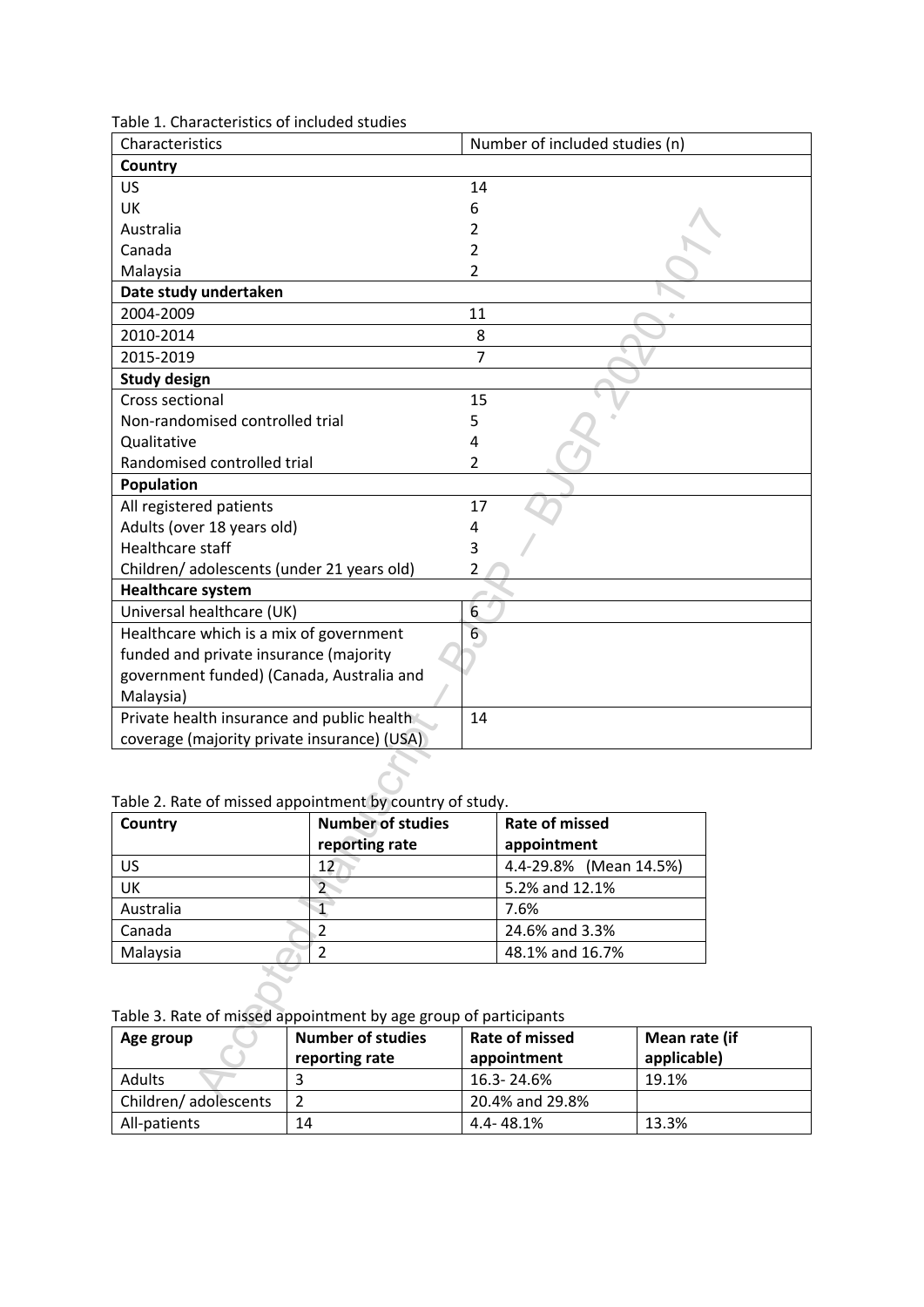Table 4. Frequency of reasons for missed appointments

| <b>Themes</b>                                      | Frequency. How many studies reported the |
|----------------------------------------------------|------------------------------------------|
|                                                    | reason                                   |
| <b>Patient centred reasons</b>                     |                                          |
| Work or family issues                              | 8                                        |
| Forgot appointment                                 |                                          |
| <b>Transportation issues</b>                       |                                          |
| Too unwell                                         |                                          |
| Weather                                            |                                          |
| Felt better                                        |                                          |
| Other issues: couldn't be bothered, was in         |                                          |
| hospital, not aware of date, death in family       |                                          |
| each mentioned once                                |                                          |
| <b>Clinic specific reasons</b>                     |                                          |
| Doctor patient relationship issues (incl. not with | .5                                       |
| preferred GP and doctor reasons)                   |                                          |
| Issues with booking system                         |                                          |
| Miscommunication                                   |                                          |
| Monday appointment                                 |                                          |
| Not receiving a reminder                           |                                          |

|                                                           | ٥                                           |
|-----------------------------------------------------------|---------------------------------------------|
| Forgot appointment                                        | 5                                           |
| <b>Transportation issues</b>                              | 5                                           |
| Too unwell                                                | 3                                           |
| Weather                                                   | 3                                           |
| Felt better                                               |                                             |
| Other issues: couldn't be bothered, was in                | 1                                           |
| hospital, not aware of date, death in family              |                                             |
| each mentioned once                                       |                                             |
| <b>Clinic specific reasons</b>                            |                                             |
| Doctor patient relationship issues (incl. not with        | 5                                           |
| preferred GP and doctor reasons)                          |                                             |
| Issues with booking system                                | 3                                           |
| Miscommunication                                          | 3                                           |
| Monday appointment                                        | 3                                           |
| Not receiving a reminder                                  | 1                                           |
|                                                           |                                             |
| Table 5. Characteristics of patients missing appointments |                                             |
| <b>Characteristic</b>                                     | Frequency. How many studies characteristics |
|                                                           | were reported in (refs)                     |
| <b>Health related factors</b>                             |                                             |
| Presence of mental health diagnosis                       | 5                                           |
| Presence of at least one physical health                  |                                             |
| condition                                                 |                                             |
| <b>Demographic related factors</b>                        |                                             |
| Socio-economic status                                     |                                             |
| Minority/ non-white patients                              | 8                                           |
| Low socio-demographic status/ deprived areas              | 5                                           |
| Poor education                                            | 1                                           |
| Insurance status                                          |                                             |
|                                                           |                                             |
| Medicaid or self-pay                                      | 4                                           |
| Publically funded insurance                               | 2                                           |
| Age                                                       |                                             |
| Younger patients                                          | 8                                           |
| Older patients                                            | 4                                           |
| Patients aged 20-39                                       | 1                                           |
| Gender                                                    |                                             |
| Female                                                    | 3                                           |
| Male                                                      | $\overline{2}$                              |
| <b>Patient status</b>                                     |                                             |
| Patients who have previously missed                       | 3                                           |
| appointments                                              |                                             |
| New patients                                              | 1                                           |
| Type of appointment                                       |                                             |
| Appointment booked further away                           | 3                                           |
| Scheduled Well-child appointment                          | 2                                           |